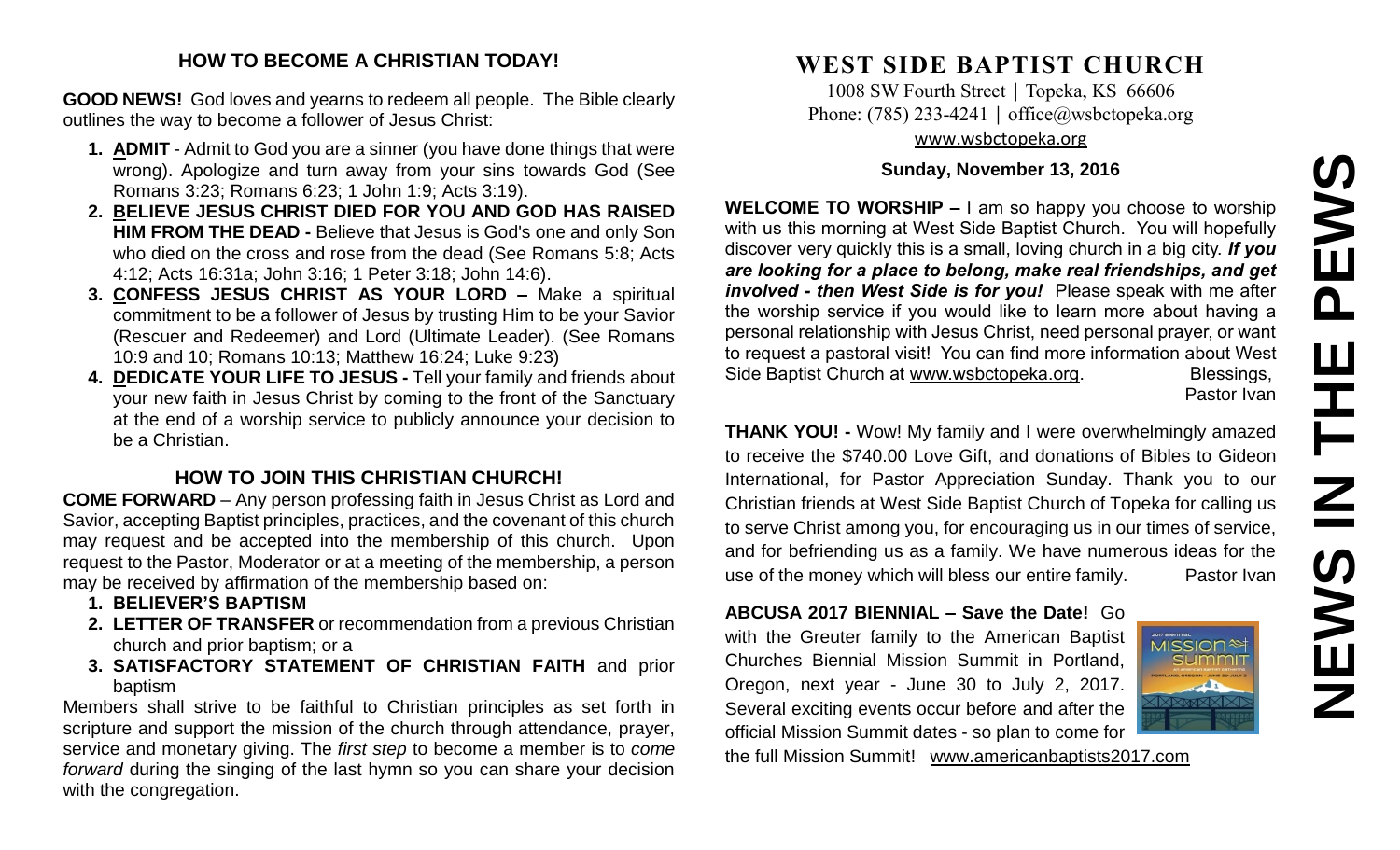**AMAZONSMILE -** Shop on AmazonSmile (https://smile.amazon.com) Select "West Side Baptist Church Topeka Kansas" as your charity of choice, and Amazon donates 0.5% of the price of your eligible AmazonSmile purchases to the church. Support West Side Baptist Church by starting your shopping at smile.amazon.com.

**BABY CLOSET CHRISTMAS BASKETS** – The Baby Closet volunteers would like to collect personal care items to give away at Christmas. Items that can be used: Combs, Conditioner (Hair), Deodorant, Detergent, Fingernail Clippers, Kleenexes, Lotions (Body and Hand), Shampoo, Soap, Toothbrushes, Toothpaste, and other personal care items. Bring your donations to the Church Office any time before Christmas. ~ Pat Carreno



Holiday Baskets<br>for the **Baby Closet** 

**BIBLE STUDYS -** Pastor Ivan is teaching a free, in-depth study on:



 **WEDNESDAY MORNINGS** - the **Book of Romans on Wednesdays at 10:30 am in Holmer Hall (Parlor). SUNDAY AFTERNOONS –** the **Book of Daniel on Sundays at 4:00 pm in Holmer Hall**. You are invited to join this timely study of God's word.



**CAMPBELLS SOUP LABELS & BOX TOPS –** We are still collecting the UPC codes from soup labels and all box tops for **Murrow Indian Children's Home in Muskogee, OK**. Murrow is saving one million UPC's for a van for the children's needs. Thank you to all our faithful congregation for your continuing support. The box to collect the UPC codes and Box Tops is still outside the Church Office.

# **WEEKLY CALENDAR**

#### **SUNDAY, NOVEMBER 6**

| $8:00$ am         | Partners in Prayer (S)            |
|-------------------|-----------------------------------|
| $9:15$ am         | Sunday school for all ages        |
| $10:30$ am        | Worship (S)                       |
| $4:00 \text{ pm}$ | Bible Study – Book of Daniel (HH) |

#### **MONDAY, NOVEMBER 14**

| $9:00 - 11:00$ am | <b>Baby Closet Ministry</b>    |
|-------------------|--------------------------------|
| $6:00 \text{ pm}$ | Capital City Men's Chorus (FH) |
| $6:45 \text{ pm}$ | Christian Ed Meeting           |

#### **WEDNESDAY, NOVEMBER 16**

| $10:30$ am       | Bible Study (HH)                |
|------------------|---------------------------------|
| $4:00 - 5:30$ pm | Free Fruits & Vegetables (FH)   |
| $5:00 - 7:00$ pm | <b>Baby Closet Ministry</b>     |
| $5:30 - 6:00$ pm | <b>Thanksgiving Dinner (FH)</b> |
| $6:00$ pm        | WWW Kids Bible Club (FH)        |
| $7:00$ pm        | Choir Practice (S)              |
|                  |                                 |

#### **THURSDAY, NOVEMBER 17**

| $1:00 - 3:00$ pm                                                               | <b>Baby Closet Ministry</b>                                                                    |
|--------------------------------------------------------------------------------|------------------------------------------------------------------------------------------------|
| <b>FRIDAY, NOVEMBER 18</b>                                                     | <b>PASTORS DAY OFF</b><br>DAR DINNER IN (FH)                                                   |
| <b>SUNDAY, NOVEMBER 20</b><br>$9:15$ am<br>$10:30$ am<br>12:00 pm<br>$4:00$ pm | <b>CONSECRATION SUNDAY</b><br><b>Sunday School</b><br>Worship<br>Meeting<br><b>Bible Study</b> |
|                                                                                |                                                                                                |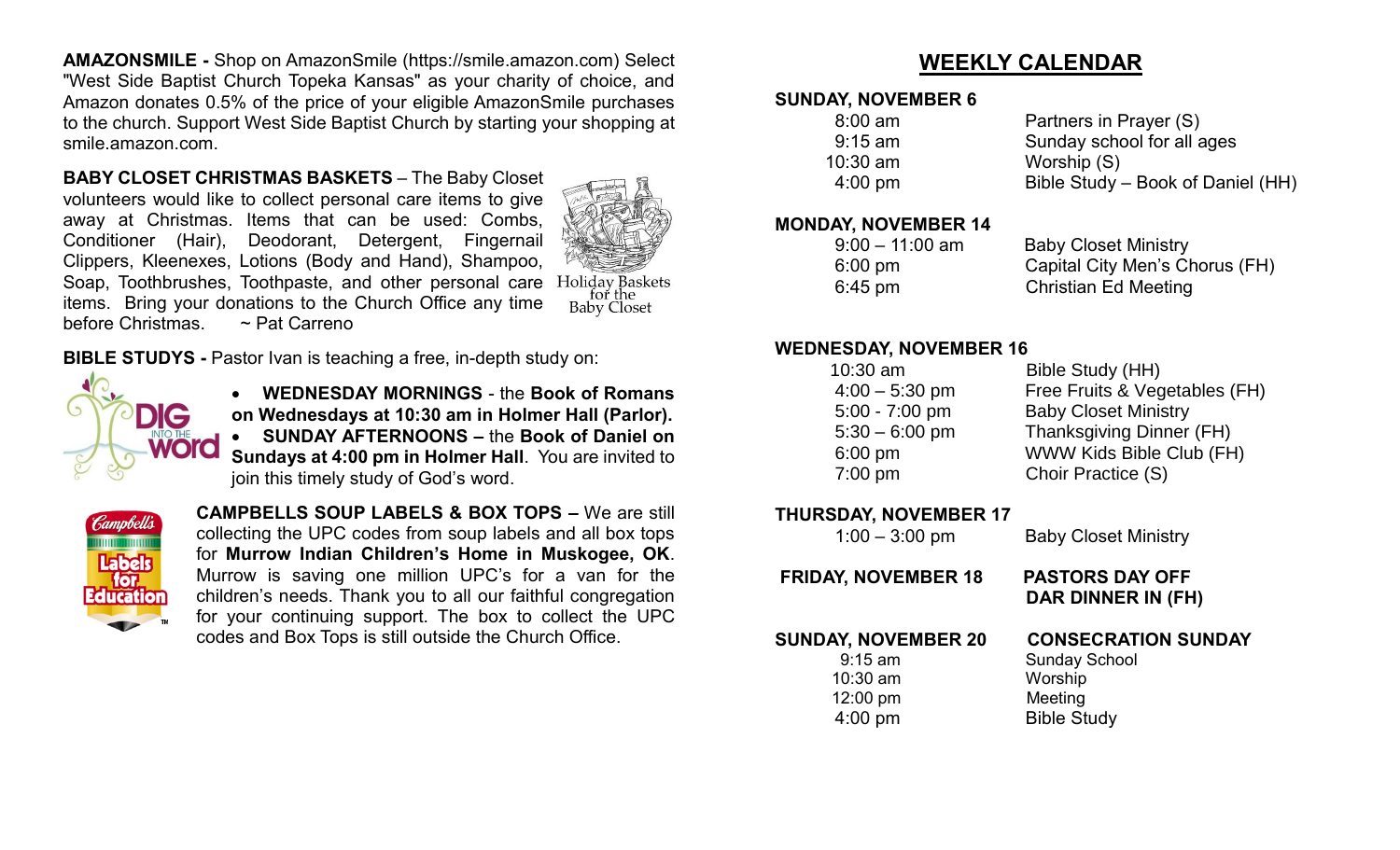### **IN OUR THOUGHTS AND PRAYERS**

Barbara Amos – Healing for health concerns and discernment \*Jane Baker – Healing for health concerns Albert Carpenter – Healing for health issues (Harry and Pat's son) Bradley Carpenter – Healing for liver (Harry and Pat's grandson) Harry and Pat Carpenter – Healing for health concerns Pat Carreno – Healing for health concerns Esther Carrier – Healing for health concerns and upcoming surgery Marsha Chelson – Healing for hip (Susan Carpenter's mother) \*June Cunningham – Healing for health concerns Jessica Fultz – Personal issues Lonnie Greuter – Healing for colon cancer and surgery (Pastor's brother) Ronald Greuter – Healing for colon cancer and surgery (Pastor's brother) Grace Hart – Healing for health concerns (Janet Nyfeler's mother) Russ Hunter – Healing for health issues (Fran's husband) \*Alice Kieffer – Healing for health concerns Karen Kirby – Healing for health concerns \*Reginald Kirby – Healing for health concerns \*Etta Landis – Healing for health concerns \*Madeleine Martinson – Healing for health concerns Rev. Wayne Mason's wife – Alzheimer's and hospice care Nancy May – Healing for health concerns Grant Nyfeler – (Janet Nyfeler's son) Sonny Payne – Healing for health concerns (Clarence Payne's brother) Becky Poe – Healing for health issues Brian Roach Sr. – Healing for cancer (Kate Olsen's son) Bob Roesler – Interim Minister at First Baptist Church of Ottawa, Kansas Jill Roesler – Healing for health concerns Hazel Smith-Tindall – Healing for health concerns Paul Snickles – Healing for health concerns Adriana White – Healing for personal issues Debbie Wolgast – Healing for foot (surgery)

**THANKSGIVING SUPPER –** You are invited to join the church family on **Wednesday, November 16 at 5:30 pm in the Fellowship Hall for our annual Thanksgiving Supper**. Turkey, potatoes, stuffing, sweet potatoes, fresh fruit, vegetables and dessert will be provided. Reservations are requested so Jan Mauck and the Kitchen Crew can prepare enough food. The meal is served at no cost.



**DILLONS COMMUNITY REWARDS -** West Side Baptist Church (**#63996**) is now enrolled in **the Dillons Community Rewards program.** If you shop at Dillons for your groceries or prescriptions, you can select West Side Baptist Church to receive a small donation from Dillons based on the dollars you spend. **WSBC has received a total of \$79.35 in donations in 2016. See Brice for help with signing up.**

#### **GLOBAL VOLUNTEERS NEEDED** - Is God is calling you to learn more about



how you or your church can volunteer with Baptist partners in Cuba? Teach English in Hungary? Volunteer as a short-term missionary by contacting **Mary Weaver** (mary.weaver@internationalministries.org) for general information about mission opportunities or **Angela Sudermann**

(angela.sudermann@internationalministries.org) for volunteer information.

**HANGING OF THE GREENS** – Help decorate the Church for Advent / Christmas on **Saturday, November 26**. Coffee, donuts, and hot chocolate will be served at 9:45, and then we will begin the *Hanging of the Greens at 10:00 am*. We will have crafts for the younger children to do as well. See Almira Collier, Coordinator of Worship, for more information or to volunteer.



**RIDE TO CHURCH** - If you need transportation to / from a worship service or



another church-related activity, please call the Church Office at (785) 233-4241 during office hours (Tuesday thru Friday, 8:00 a.m. to 4:30 p.m.) or call the Pastor's cellphone: (785) 224-7234. Volunteers are needed to ride Rides Available along with our driver to pick-up children for Church.

Contact the Office with questions, or if you would like to volunteer.